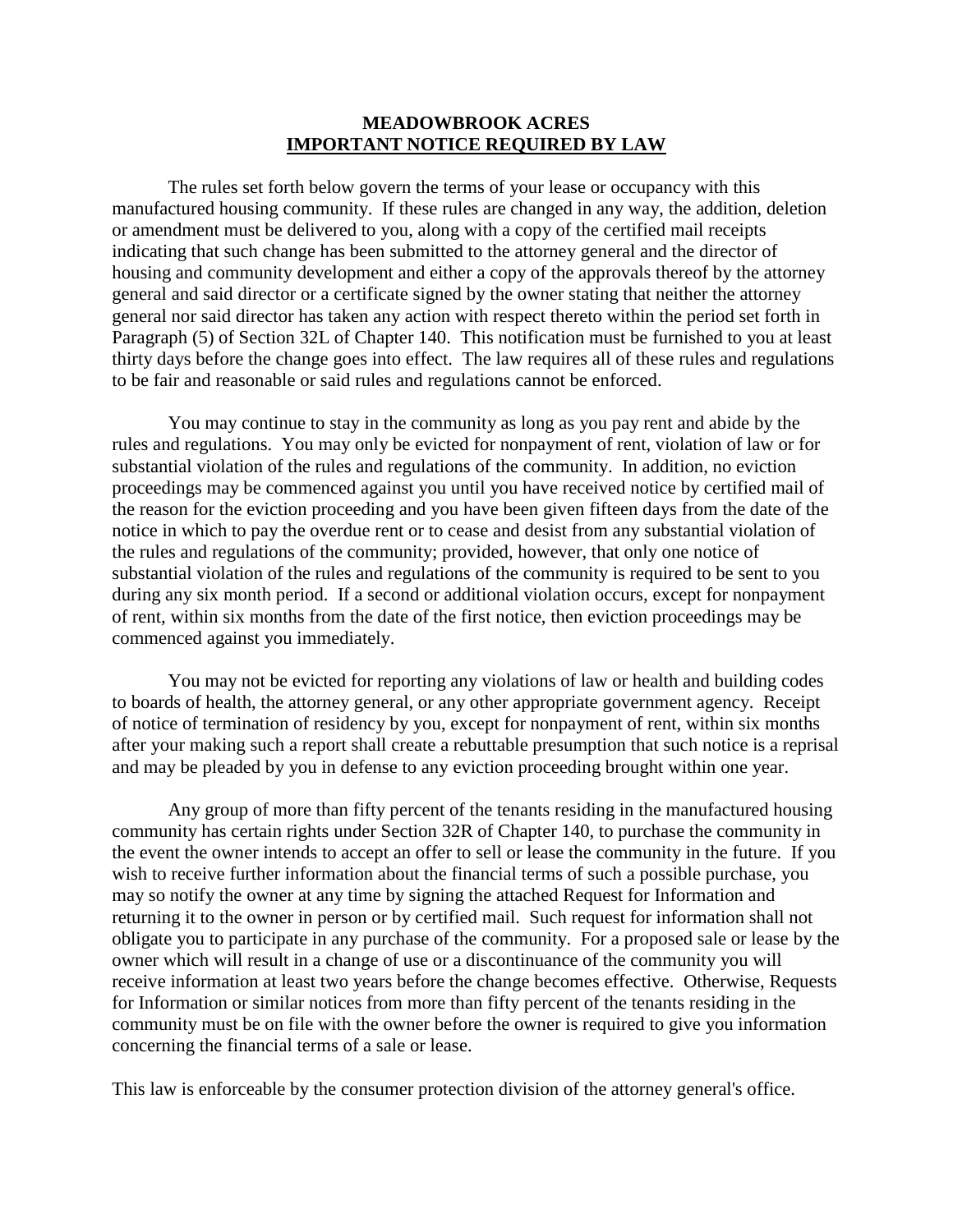#### **REQUEST FOR INFORMATION**

The undersigned, a tenant in the manufactured housing community known as Meadowbrook Acres and located at Route 20, Brimfield, MA 01010 desires to receive information concerning any proposed sale or lease of the community as required under Section 32R of Chapter 140 of the General Laws. I understand that this request shall not obligate me to participate in any purchase or lease of the community, but is only a request for information. This notice is being delivered to the owner or owner's manager either in person or by certified mail on

 $\qquad \qquad \text{(date).}$ 

Tenant:

Address: \_\_\_\_\_\_\_\_\_\_\_\_\_\_\_\_\_\_\_\_\_\_\_\_\_\_\_\_\_

\_\_\_\_\_\_\_\_\_\_\_\_\_\_\_\_\_\_\_\_\_\_\_\_\_\_\_\_\_\_\_\_\_\_\_\_\_\_

\_\_\_\_\_\_\_\_\_\_\_\_\_\_\_\_\_\_\_\_\_\_\_\_\_\_\_\_\_

Signature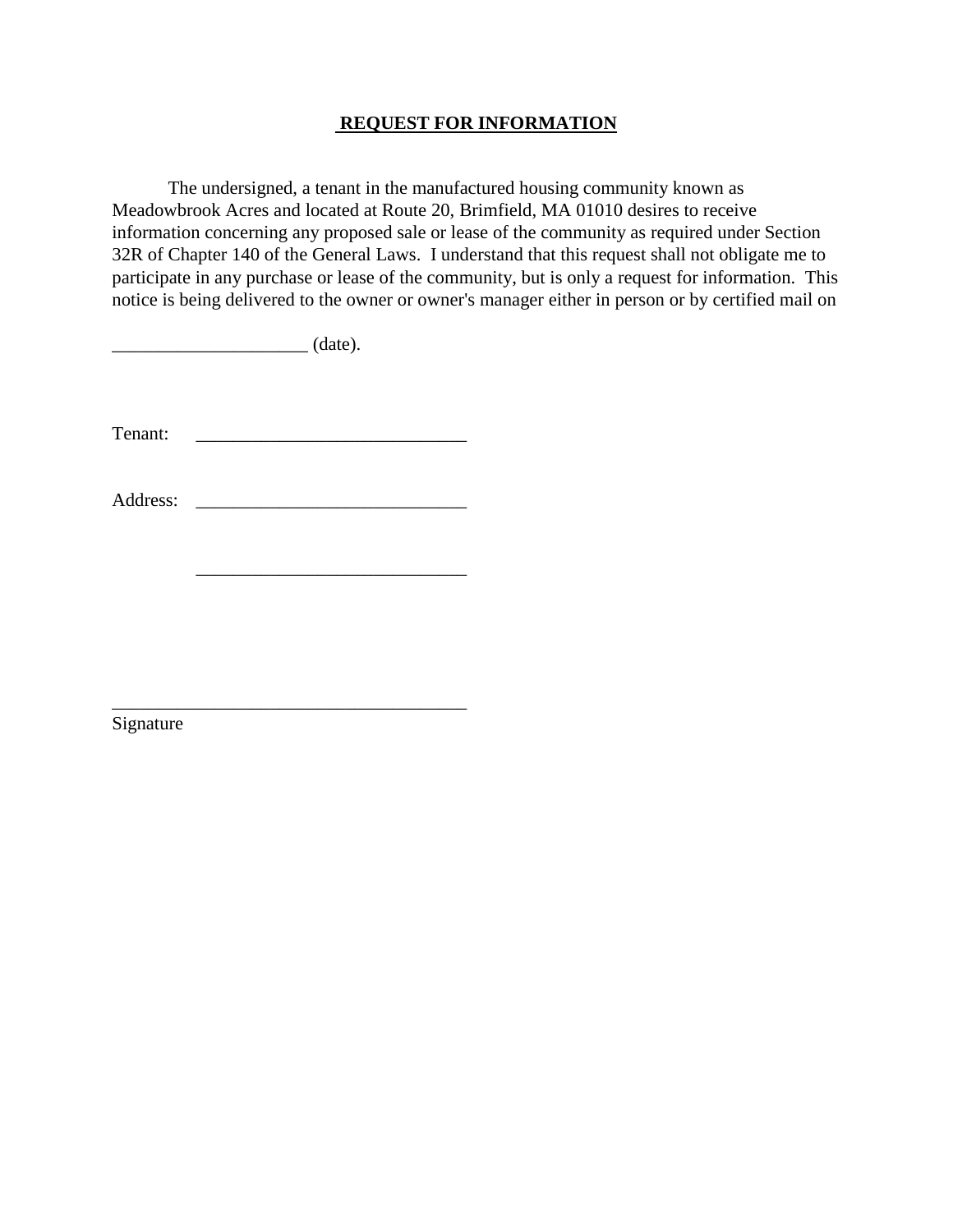#### **COMMUNITY RULES AND REGULATIONS FOR MEADOWBROOK ACRES**

#### **Effective Date: January 1, 2011**

These rules govern the homeowners/residents' occupancy and use of the home site and common areas in the community. They are intended to promote the convenience, quiet enjoyment, safety, and welfare of the residents in this community; preserve the property of both residents and the community owner/operator; preserve and enhance the quality of life in the community; and allocate services and facilities in a fair and appropriate manner.

#### 1. **Community Owner, Manager and Emergency Phone Number**

Community Owner Name, Address and Phone Number:

Meadowbrook Acres, LP 7D Taggart Drive Nashua, NH 03060 603-888-8950

Onsite Manager's Name, Address and Phone Number:

Phil Dion 21 Riverview Circle Brimfield, MA 01010 413-272-3287

These rules use the term "owner/operator" to refer to the owner(s), the operator(s), or the manager of the community.

#### 1a. **Retirement Community**

Meadowbrook Acres is a retirement community for residents aged 55 years of age or older. In order to qualify as a resident of this community, at least one member of each household must be 55 years of age or older at the time of application.

#### 2. **Application for Residency**

Any person intending to establish residency in this community (the "applicant") must first fill out an application with the owner/operator in advance. The approval process must be completed after the initial agreement is reached, but before the sale, transfer, or sublease of the manufactured home is finalized. Residency applications shall be approved, and the owner/operator shall consent to entrance by the applicant and members of the applicant's household, if the applicant and the members of the household meet the currently enforceable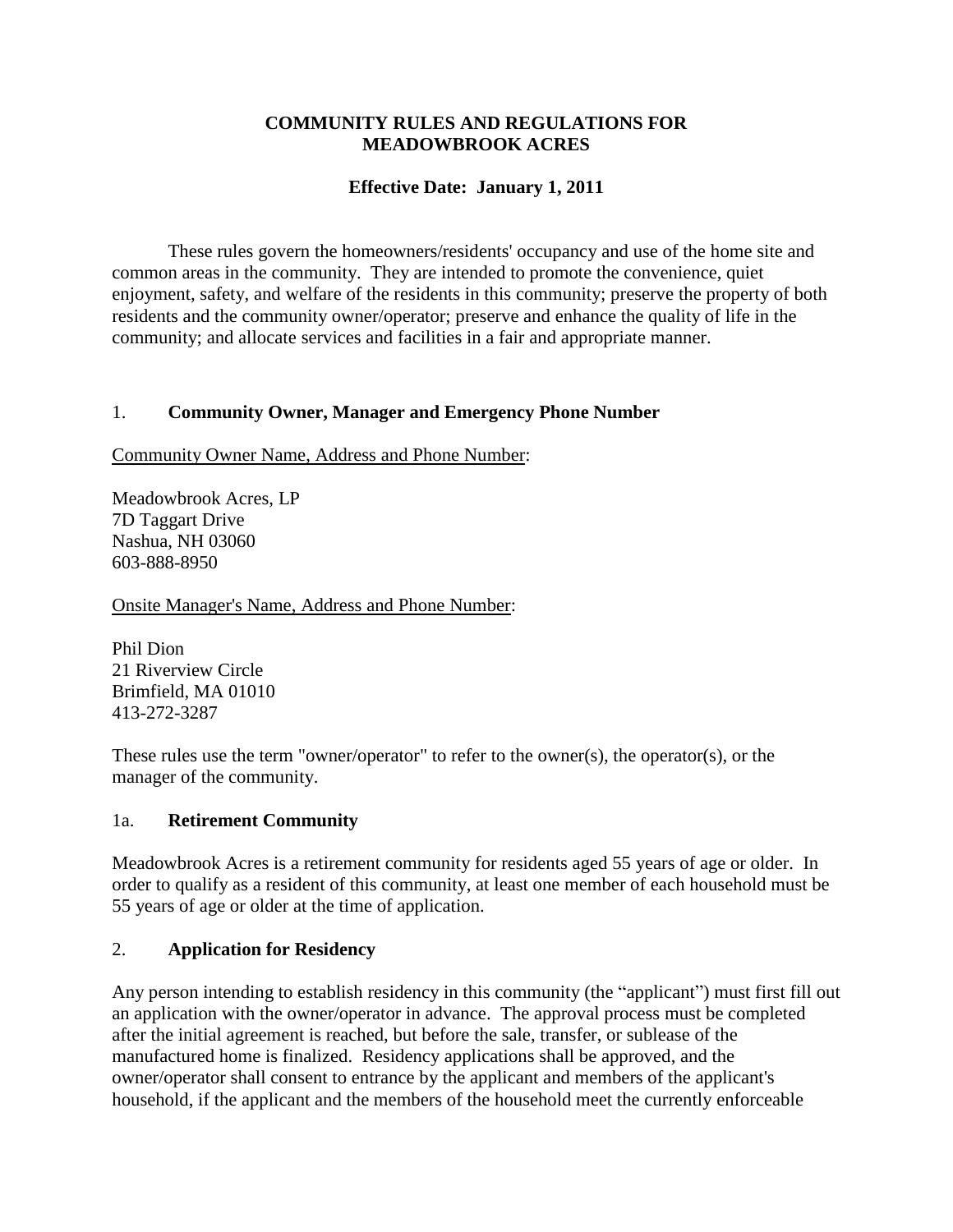rules of the community and the applicant provides reasonable evidence of financial ability to pay the rent and other charges associated with the residency in question. The owner/operator shall have ten calendar days to consider each application. Approval of applications for residency shall not be unreasonably withheld or delayed. As part of this application process, a copy of the Community Rules will be provided to each prospective applicant.

# 3. **Registration**

Upon approval of the application for residency in the community, all residents in the community must register with the owner/operator. This registration requirement applies to all persons who intend to reside in the community with the exception of guests. A guest is defined as any person who resides in a home for fewer than ninety (90) days in any twelve (12) month period.

# 4. **Residents' Rights and Responsibilities under the Law**

a. All terms and conditions of occupancy shall be disclosed in writing and delivered to any prospective residents, including, without limitation, any existing residents whose current residency is being amended, renewed, or extended, and approved subtenants.

b. These terms and conditions of occupancy are entitled the 'Written Disclosures" and shall include at a minimum the Community Rules with attached "Important Notice Required by Law," along with the following: (a) the amount of rent; (b) an itemized list of any usual charges or fees; (c) the proposed term(s) of occupancy, including the option of a lease for a term of up to five years; (d) the names and addresses of all owners and operators of the community; (e) the size and location of the manufactured home site, including any known and materially adverse conditions or defects; and (f) a description of all common areas and facilities and any restrictions on their use. In addition, the owner/operator shall make available for resident inspection a copy of the Attorney General's manufactured housing regulations (940 C.M.R. 10.01 et seq.) either at the manager's office or in the area where the Community Rules are posted.

c. Such Written Disclosures and Community Rules shall be signed and delivered by the owner/operator at least 72 hours prior to the signing of any occupancy agreement or the commencement of any new occupancy. All residents are required to sign a receipt acknowledging they have received and read both the Community Rules and Written Disclosures.

## 5. **Rent**

The due date for payment of rent is on the first (1st) day of the month, and if not received by the fifth day following, will be recorded as received after the due date. Any fees which may be imposed either for late payments (thirty days after the due date) or for checks returned for insufficient funds shall be listed in the Written Disclosures. Failure to pay rent as provided by law may provide grounds for evicting you from the community.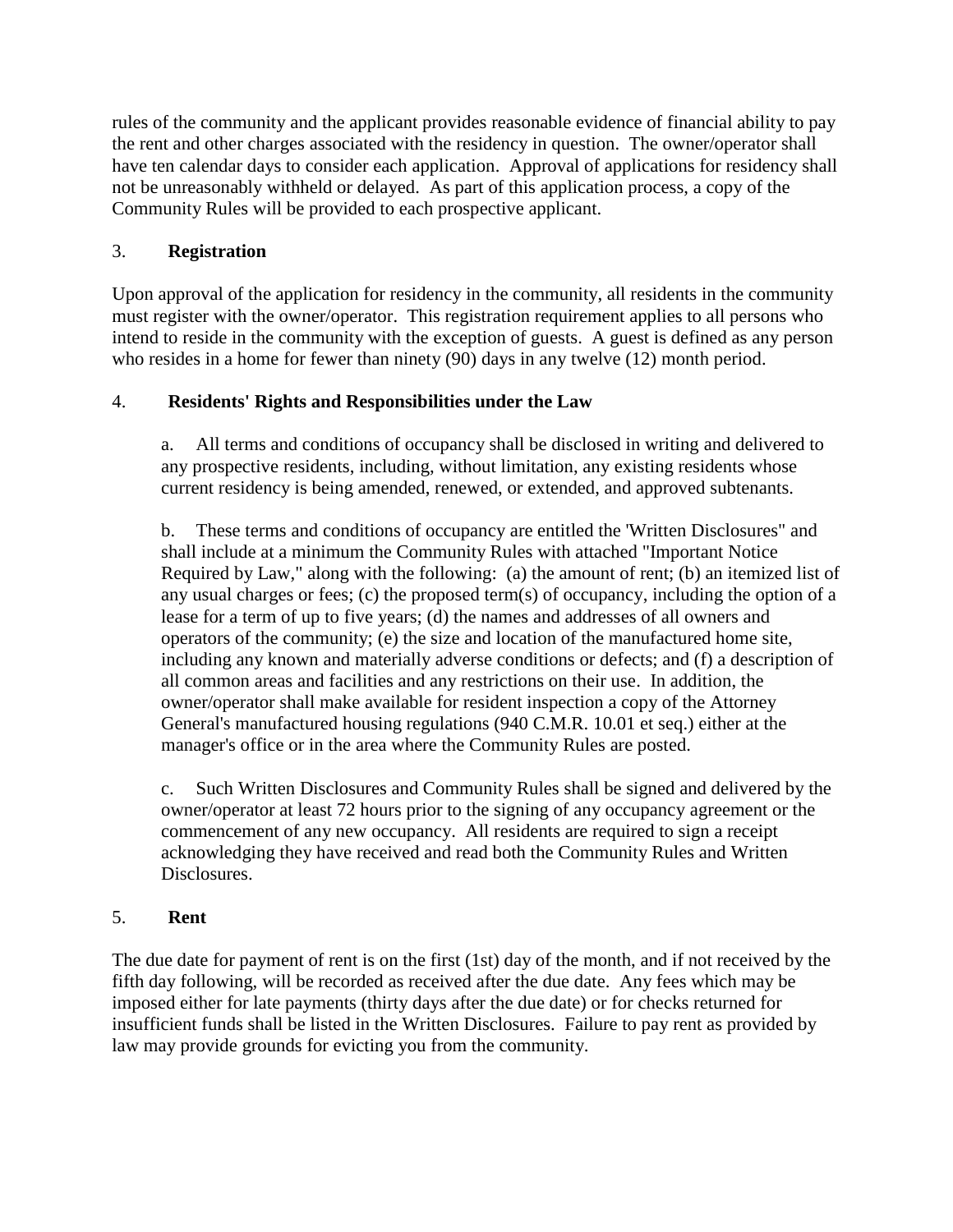## 6. **The Home Site**

A rented site shall be used as the site for only the following: the manufactured home, which is to be used primarily as a residence; two personal motor vehicles; and approved ancillary structures.

#### 7. **Occupancy**

In every home, there shall be no more than two occupants per bedroom, unless a higher or lower number is permissible according to the standards of the United States Department of Housing and Urban Development ("HUD") or other applicable local, state, or federal law.

#### 8. **Common Areas**

The common areas of the community include the roadways and every area in the community except the homes sites and those areas restricted from residents' use, as disclosed in the Written Disclosures.

#### 9. **Utilities**

a. Owner/Operator's Responsibility: The owner/operator shall provide, pay for, maintain, and repair systems for providing water, sewage disposal and electricity up to the point of connection of each manufactured home, in accordance with applicable laws.

b. Residents' Responsibility: Residents are responsible for paying for the maintenance and repair of utilities from the point of connection of the manufactured home to the inside of the home.

c. Cable TV and Telephone Service: Each homeowner shall pay for all cable TV, telephone, and internet service actually provided to the manufactured home.

d. Metered Utilities: Each homeowner is required to pay for his or her own use of heating fuel and electricity, as long as (1) there is individual metering by a utility or utilities, (2) the meter serves only the individual home, and (3) the homeowner's payment obligation has been disclosed in the Written Disclosures.

e. Changes in Gas, Oil and Electrical Service: Any homeowner wishing to make changes, increases, or alterations to his or her gas, oil or electrical service must first notify the owner/operator that he or she has obtained proper permits and complied with all applicable federal, state and local safety codes.

f. Tampering With Utilities: Tampering with meter boxes and utility services is not permitted.

g. Disposal of Wastes: The community's utilities and septic systems shall be regularly maintained in accordance with applicable laws. Residents may not dump, flush or discharge any hazardous or toxic waste, or other harmful or improper wastes or substances into the disposal systems or drains such as toilets, showers, bathtubs, and sinks which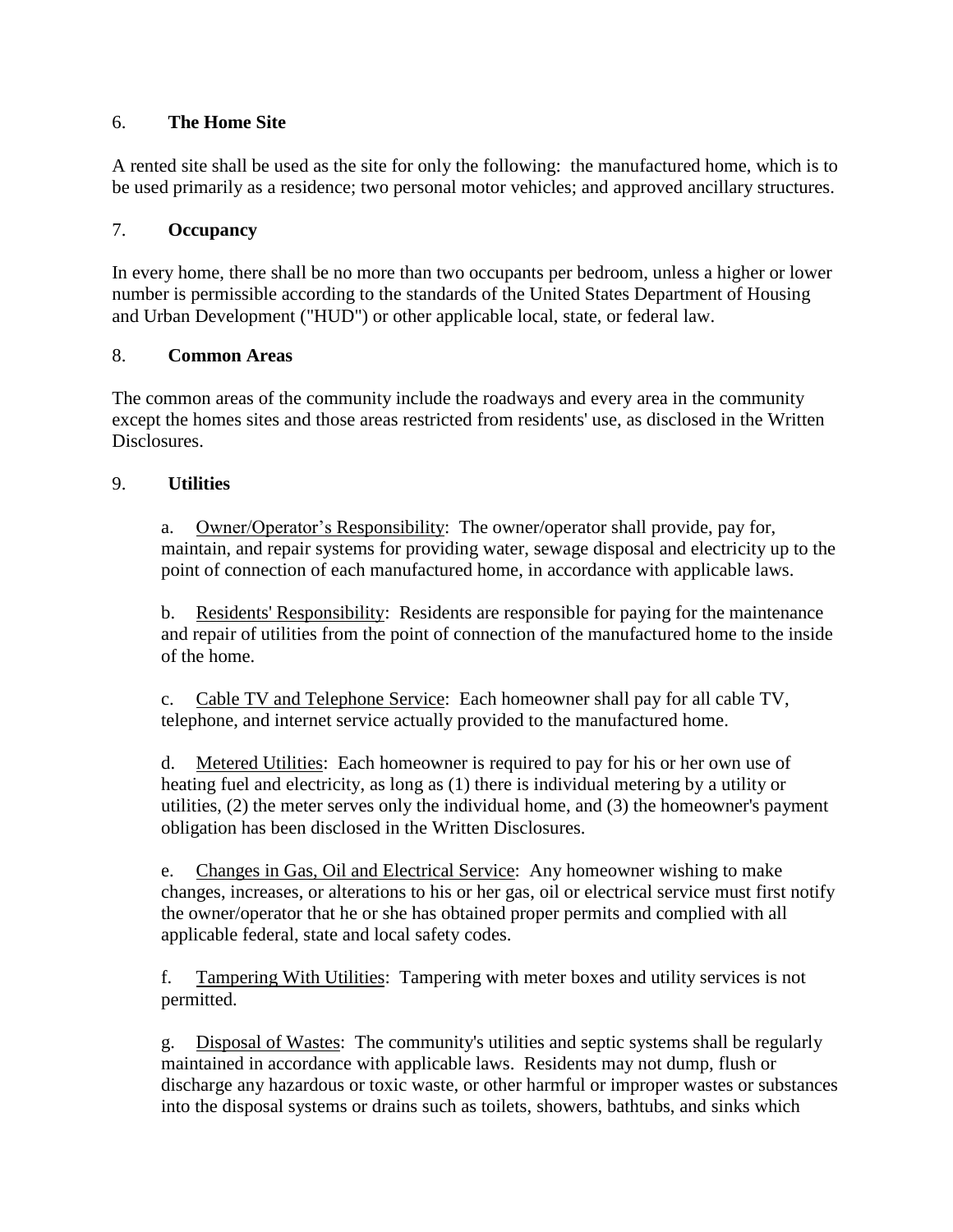serve the individual homes, clubhouse, or other common areas in the community. Examples of substances and wastes covered by this rule include but are not limited to the following: aluminum foil, sanitary napkins, baby diapers, baby wipes, coffee grounds, oatmeal, leaves, grease, paint, oil, gas, motor oil, coolant, oil filters, or solvents. Residents shall dispose of such substances and wastes according to proper handling and removal instructions and according to law. Given that the community is serviced by a private septic system, no garbage disposals are allowed.

# h. Water Pipes and Heat Tapes:

- 1. The owner/operator is responsible for underground water pipes up to the point of connection. The resident is responsible for the water pipes from the point of connection to the home. The water pipes from the point of connection to the home shall be properly connected, insulated and maintained by the resident at resident's sole cost and expense.
- 2. Installation, maintenance and repair of heat tapes are the resident's responsibility. The owner/operator recommends that heat tapes be tested by the resident each year at the end of the summer to ensure that they are connected and working properly. Residents must ensure that heat tapes extend from the home to below the shut-off valve and into the ground. Residents are responsible for replacing broken or failed heat tapes.
- 3. If damage to the water pipes is due to the negligence of the resident and not due to the negligence of the owner/operator, the owner/operator may seek reimbursement for incurred costs.
- 4. Emergency repairs of water pipes may be necessary and water may be shut off in the community without prior notice to residents to correct emergency conditions.

i. Private Outside Lamp Posts: Residents are responsible for the installation, maintenance and repair of private outside lamp posts, or any other outside lighting that is owned by the resident. Residents must have written approval of owner/operator prior to installation or removal of any such lighting. Owner/operator is responsible for installation, maintenance and repair of common area street lighting.

j. Electrical Wiring: The owner/operator shall supply, maintain and repair electrical service up to the point of connection. Residents are responsible for maintenance and repair of electrical service from the point of connection to the home.

#### 10. **Satellite Dishes**

Residents may install satellite dishes no larger than that allowed by current F.C.C. regulations (up to 39 inches in diameter, as of August 2000), as long as they obtain prior written approval of the owner/operator, which approval shall not be unreasonably withheld or delayed. All satellite dishes, regardless of size, should be installed with respect for the safety and view of neighbors.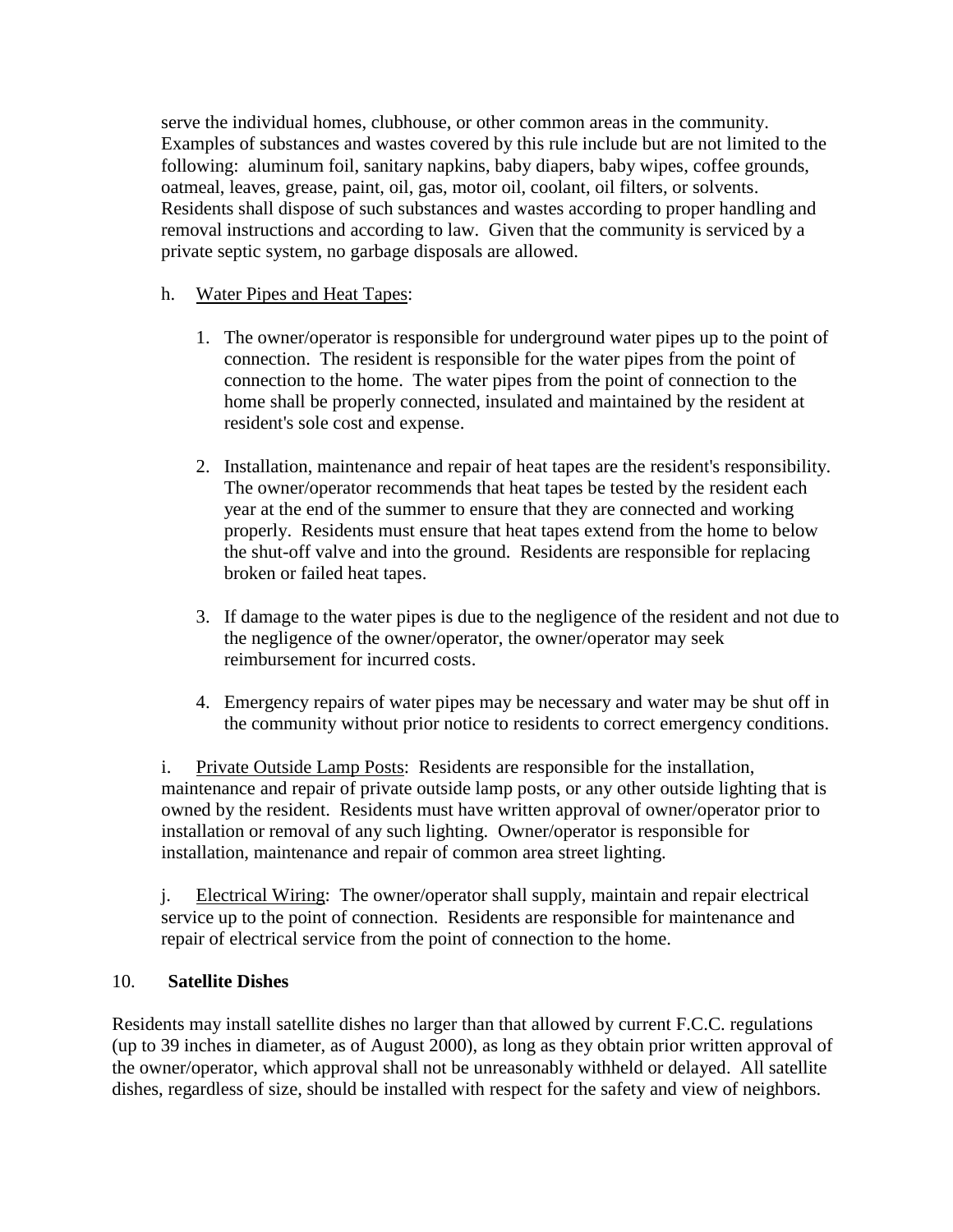# 11. **Maintenance of Community Roadways, and Other Common Areas**

The community owner/operator shall maintain the community roadways and common areas within the community in good repair, and in compliance with applicable health and safety laws. As part of this responsibility, the owner/operator shall ensure that roadways are reasonably free of debris and potholes, and other common areas are clean, in good repair, and free from debris and rubbish. Repair of potholes may be subject to seasonal closings of local asphalt plants and weather conditions beyond owner/operator's control.

## 12. **Snow Removal**

The community owner is responsible for clearing snow and removing ice, where necessary, from the community roadways and other common areas.

Residents are responsible for clearing snow and removing ice, where necessary, on their home sites. When removing snow from driveways and/or walkways, residents shall not put snow in community roadways or other common areas.

# 13. **Water Use**

Residents must be aware of water conservation at all times. Residents shall make every effort not to leave any faucets or toilets running, leaking, or dripping, and water shall not be left running to protect against freezing.

Watering of lawns is permitted by means of hand-held watering devices and/or other watering devices in accordance with schedules that reflect local ordinances and water bans and change from time to time.

Washing of any vehicles is not allowed within the community.

# 14. **Garbage and Rubbish Collection and Disposal**

a. The owner/operator shall be responsible for the final removal of residents' ordinary household garbage and rubbish. Owner/operator may provide ordinary waste removal by means of dumpsters or curbside pickup.

b. It is the resident's responsibility to dispose of household trash in the dumpsters located at the front of the community. All residents shall store garbage and trash inside the home or shed until disposed in dumpsters.

c. It is the resident's responsibility to make arrangements for the disposal of larger items that require special handling, such as appliances, furniture, and hot water heaters.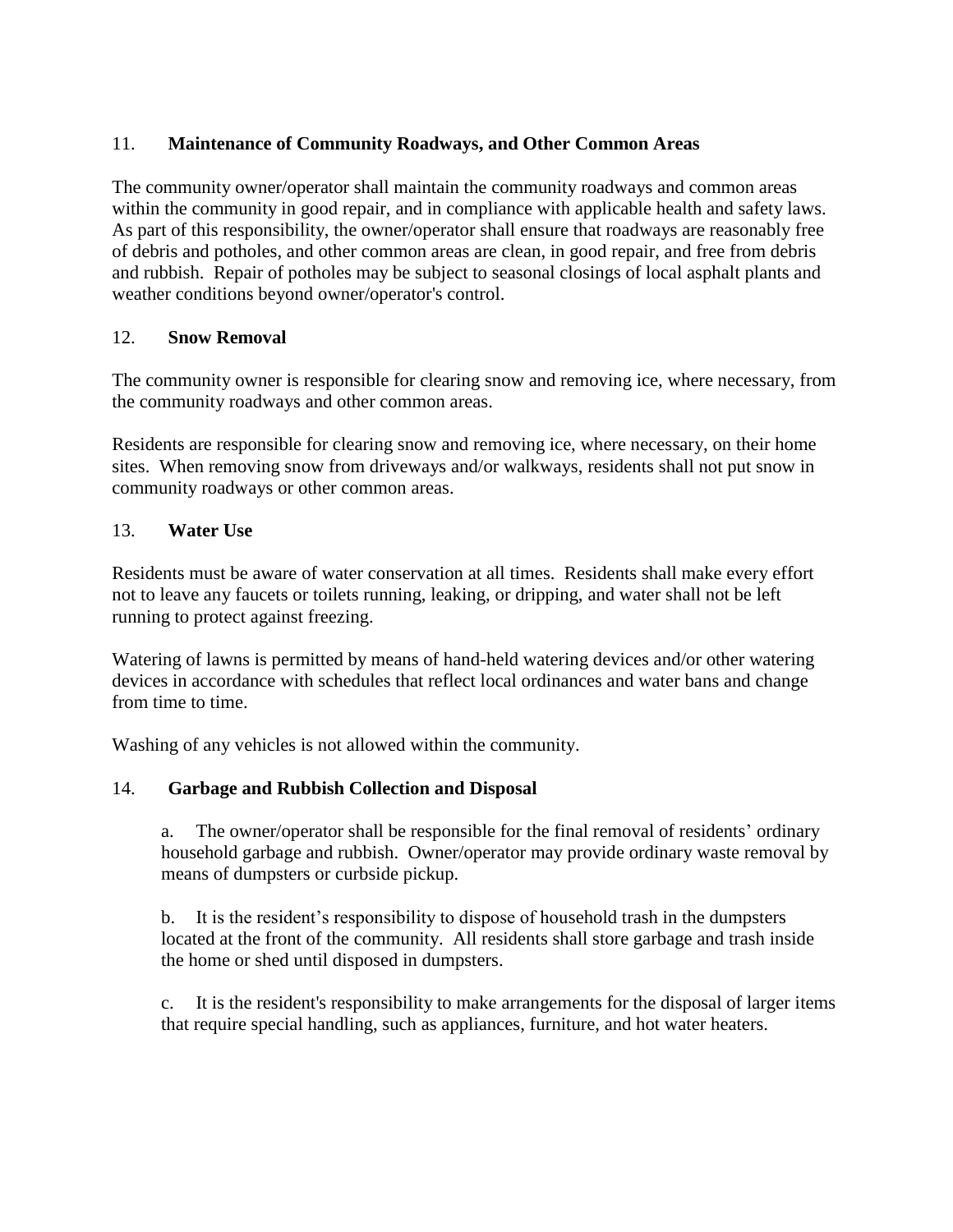d. If the municipality or waste removal company imposes recycling rules, the owner/operator may require residents, without charge, to comply with such recycling rules, once the residents have received reasonable notice of such recycling rules.

e. Yard waste and dead brush may be disposed of in the maintenance operations field only when accompanied by the onsite manager to ensure proper disposal.

f. Residents shall not dump trash on common areas.

#### 15. **Aesthetic Standards for Exterior of the Home and Site**

#### a. Maintenance of Structures:

- 1. All homes, exterior doors, steps, patio areas, additions, decks, porches, skirtings, awnings, sheds, and/or other outside structures shall be maintained by the resident in good repair and structurally sound condition; free of rust spots or unsightly chipped, peeling, or flaking paint; free of broken windows, where applicable; and in compliance with all applicable governmental requirements.
- 2. All manufactured homes shall be skirted in such a manner that no area directly beneath the manufactured home is visible.
- 3. The owner/operator requires that all residents' manufactured home conform to certain exterior aesthetic standards. Each manufactured home within the community shall have a pitched roof with shingles, except for manufactured homes exempted from these requirements under 940 CMR 10.04(5)(b). The owner/operator prohibits the installation of metal or rubber roofs.

## b. Maintenance of Site:

- 1. All residents shall keep their site neat, clean, and free from yard waste, dead brush, garbage, and other refuse.
- 2. Lawns and shrubs should be kept mowed and trimmed to prevent them from appearing overgrown. No outdoor drying of laundry is permitted.

c. Repairs to the Home or Site by Community Owner/Operator: If the home's exterior does not comply with any enforceable community rule, the owner/operator may notify the resident in writing that specific work is required to bring the home or site into compliance with such rule, and the owner/operator will perform the work at the resident's expense if the resident does not do the work within ten (10) days of receiving such notice. The notice must also specify the amount that will be charged to the resident. If the resident does not do the work within ten days of receipt of such notice, the owner/operator may perform the work and charge the resident the amount specified in the notice, provided that such charges have been listed in the Written Disclosures.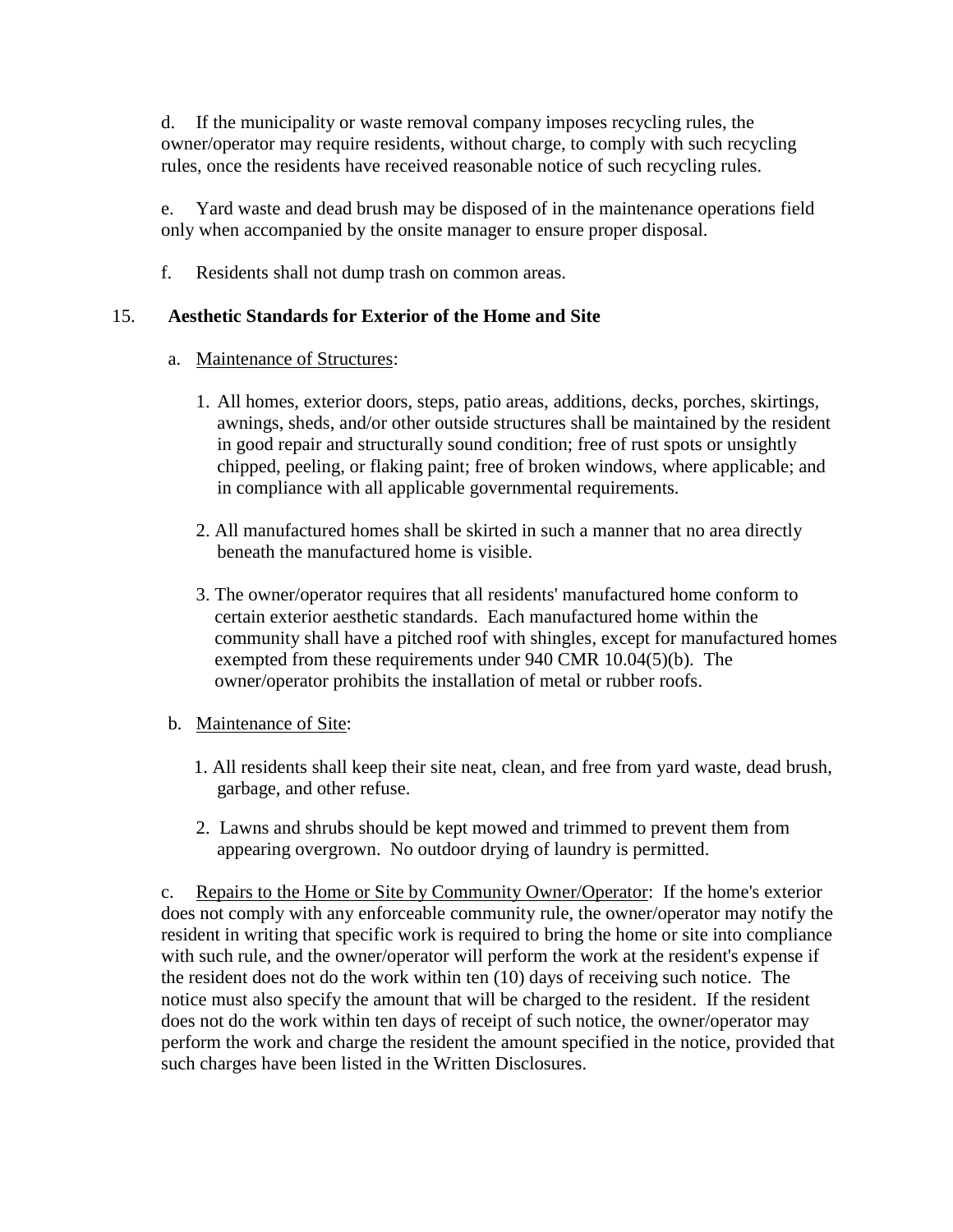d. External Structural Modifications to Home or Site: With the exception noted below, any external structural modifications to the home or site must conform to the general aesthetic standards, for materials, design and siting, of the majority of homes in the community. For purposes of this rule, the term "external structural modifications" includes, among other things, any change in the structure of the outside of the home itself or deck areas, or the erection or alteration of any additions, decks, skirtings, awnings, sheds, carports or other outside structures. Such external structural modifications may be made only with the written approval of the owner/operator, who will determine whether the plans or drawings comply with the community's reasonable rules on aesthetic requirements and whose approval shall not be unreasonably withheld or delayed. For those improvements requiring the approval of the local building inspector, the resident may not begin the work until he or she has submitted to the owner/operator reasonable proof of such approval by the local building inspector. The owner/operator shall not enforce any otherwise enforceable rule governing the exterior of homes against homes built before June 15, 1976, if it would not be practicable or possible for such home to conform with such rule because the home does not comply with the federal standards for construction of manufactured housing that were made effective on that date.

- 1. Any external structural modifications to the home or site must be performed by a licensed and insured subcontractor. Work cannot be performed until proof of insurance is provided to the owner/operator.
- e. Fences: Residents shall not erect fencing of any kind within the community.

f. Pools: No swimming pools of any size or type shall be allowed within the community.

g. Decks: Residents may erect a deck only after obtaining prior written approval of the owner/operator. Such approval shall not be unreasonably withheld or delayed. In no case shall any deck be enclosed.

- 1. Prior to installation of any deck the owner/operator must approve in writing the location of the deck to be erected as the deck must be kept away from water and sewer lines and such approval should not be unreasonably delayed or withheld.
- 2. A plan drawn to scale of the deck along with the builder's name and address must be submitted for written approval by owner/operator twenty (20) days in advance of material being purchased. Proof of insurance is required before work can begin.
- 3. Residents shall maintain their deck in good order.

h. Sheds: Each lot shall be limited to a single one-story wood-framed shed with dimensions no greater than 10 feet by 12 feet with a maximum height at the roof peak of 10 feet. As of the effective date of these Rules, all existing sheds on all lots are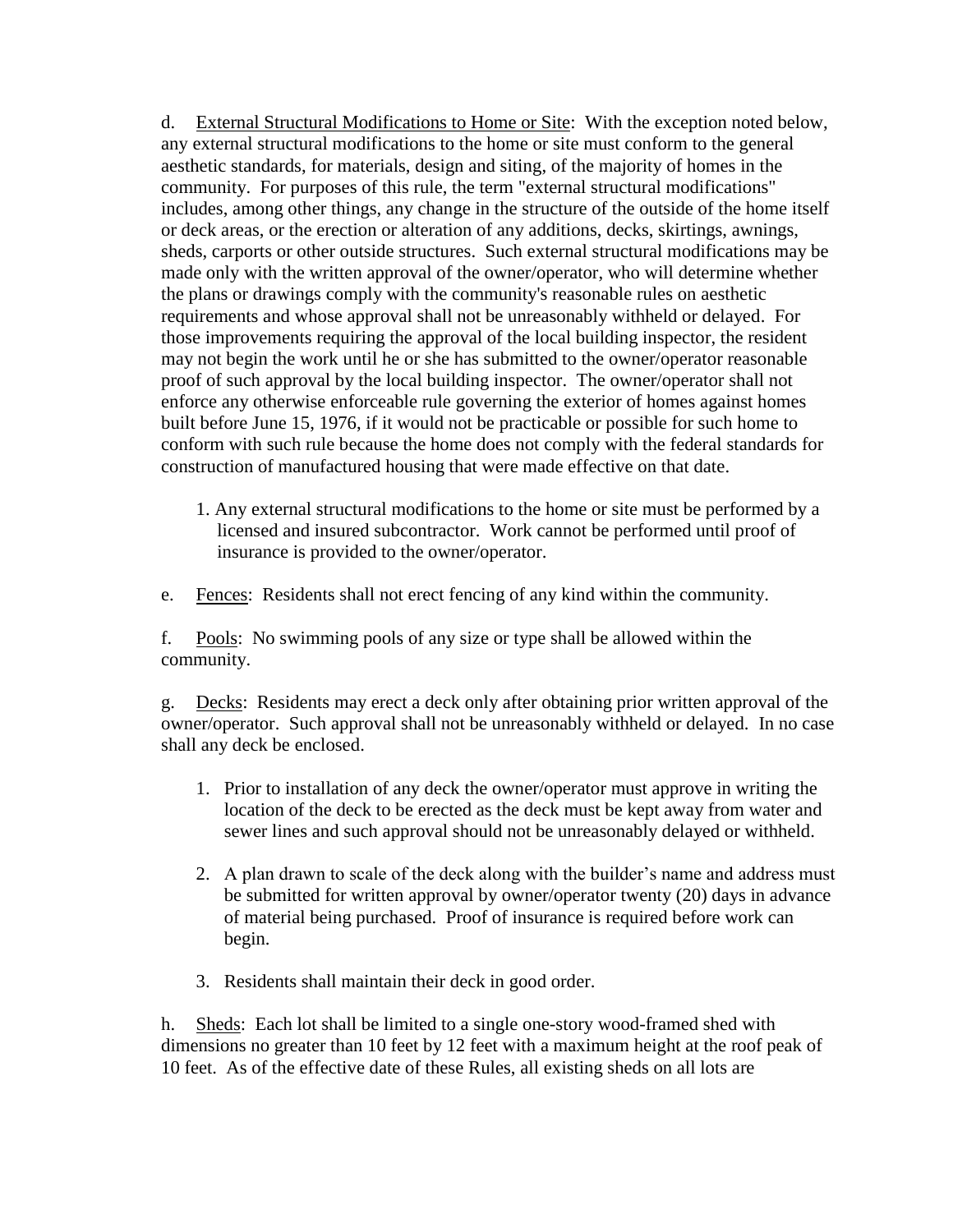considered grandfathered, subject to aesthetic standards provided herein, and may remain on the lot until transfer of ownership.

- 1. Prior to installation of any shed the owner/operator must approve in writing the location of the storage shed to be erected as the shed must be kept away from water and sewer lines and such approval should not be unreasonably delayed or withheld.
- 2. A plan drawn to scale of the shed along with the builder's name and address must be submitted for written approval by owner/operator twenty (20) days in advance of material being purchased. The color of the shed must be approved by owner/operator. The Builder's Proof of Insurance is required before work can begin.
- 3. The owner/operator prohibits metal or wood-sided sheds within the community. As of the effective date of these Rules, all existing metal and wood-sided sheds are considered grandfathered, subject to aesthetic standards provided herein, and may remain on the lot until transfer of ownership.
- 4. Residents shall maintain their utility sheds in good order.

# 16. **Interior Appearance and Improvements**

Residents shall be responsible for the interiors' compliance with applicable governmental health, safety, and other regulations, and shall only be subject to enforcement by the appropriate governmental authorities.

## 17. **Landscaping**

- a. Landscaping by Owner/Operator:
	- 1. With regard to landscaping (such as plants, trees, or shrubs) that the owner/operator has done at the home sites or in common areas, residents may not remove or substantially change the appearance of such landscaping without the approval of the owner/operator.
	- 2. In addition, no trees planted or owned by the owner/operator shall be trimmed without the permission of the owner/operator. Such approval shall not be unreasonably withheld or delayed.
	- 3. In addition, this rule does not prohibit residents from removing any improvements made by the resident (including landscaping), as long as the resident repairs any damage to the home site caused by the removal of such improvements.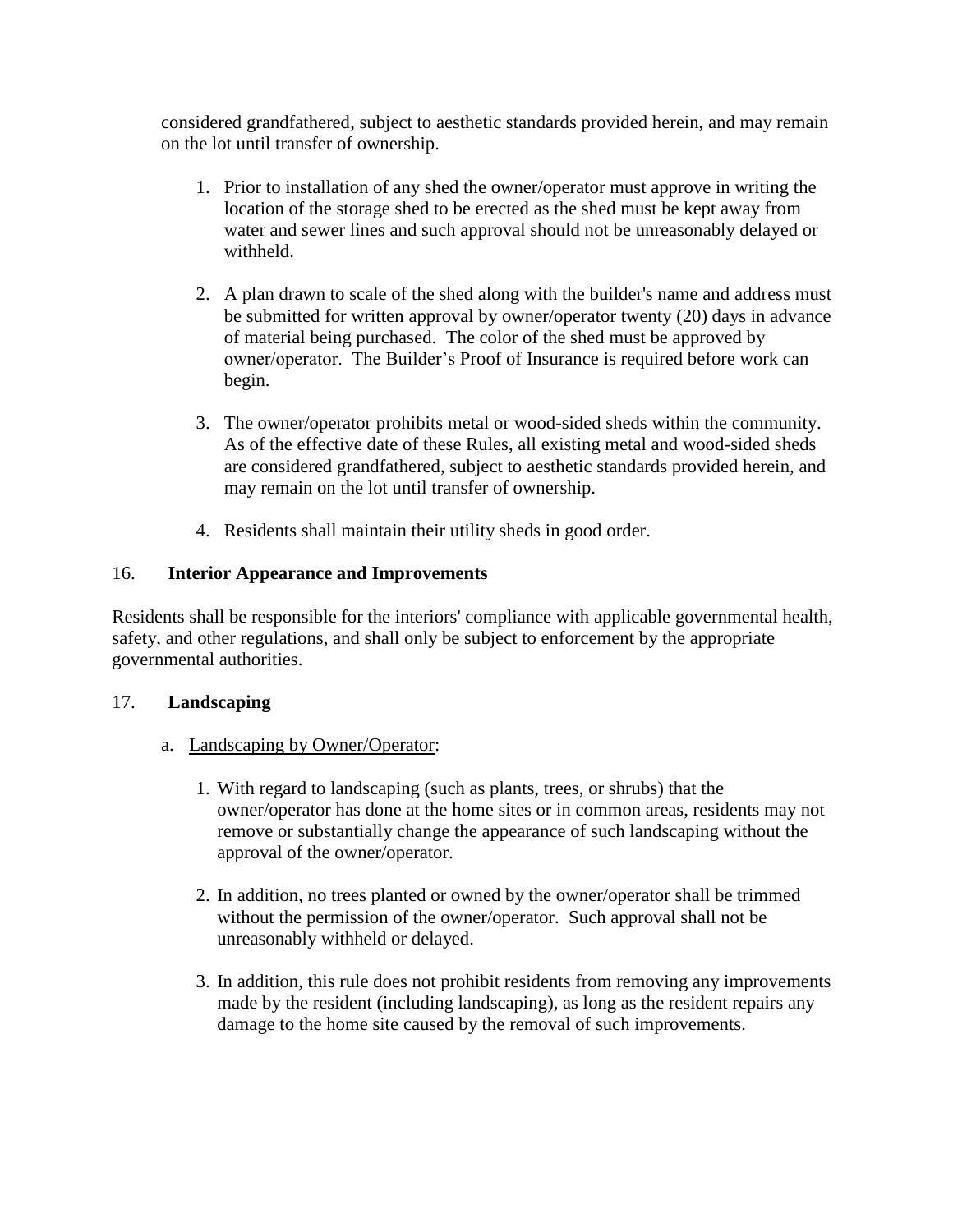#### b. Landscaping by Residents:

- 1. Most utilities are located underground and therefore residents may only do substantial landscaping of their sites after complying with all enforceable rules on digging (see Rule 18 below) and obtaining owner/operator's prior written approval, which shall not be unreasonably withheld or delayed.
- 2. This rule does not prevent residents from doing routine gardening at their site or engaging in regular maintenance of their lawns, shrubbery, and other plantings.
- 3. Resident may have a vegetable garden with written approval from the owner/operator.

## 18. **Digging**

Before a resident begins to dig or excavate on his or her site, he or she must notify "Dig-Safe" and comply with state "Dig-Safe" law. The toll free number for Dig-Safe is 1-888-344-7233. The owner/operator must be given notice of the appropriate Dig-Safe clearance numbers and clearance dates. This rule does not prohibit residents from doing routine gardening and maintenance of lawns and shrubbery.

## 19. **Goods and Services**

The resident may hire any vendor, supplier, or contractor of his or her choice to provide goods and services for the home and home site. For those vendors, suppliers, or contractors (the "vendor") whose provision of goods or services may pose risks to the health, safety, welfare or property of other residents, the owner/operator or the community as a whole, the resident may hire that vendor only if, before such goods or services are provided, the vendor submits to the owner/operator reasonable evidence that he or she has insurance that the owner/operator deems to be in an amount reasonably related to the size of the risk(s).

## 20. **Soliciting**

Except for such suppliers engaged or about to be engaged by residents and/or the owner/operator, other commercial vendors are prohibited from soliciting and peddling within the community.

# 21. **Storage**

Residents should not use patios, decks, porches, or lawn areas for long-term storage of items such as bottles, paint cans, trunks, boxes, snow blowers, lawn mowers or other equipment, furniture, bicycles, lawn and garden tools, gas bottles, wood, metal, and any other materials. Such items must be stored inside or under the home, or in a shed or garage (if any). The resident may keep lawn furniture and other similar outdoor seasonal items outside the home during the seasons when they are not in use, provided that they are placed on a deck, patio, or porch, and do not interfere with lawn maintenance.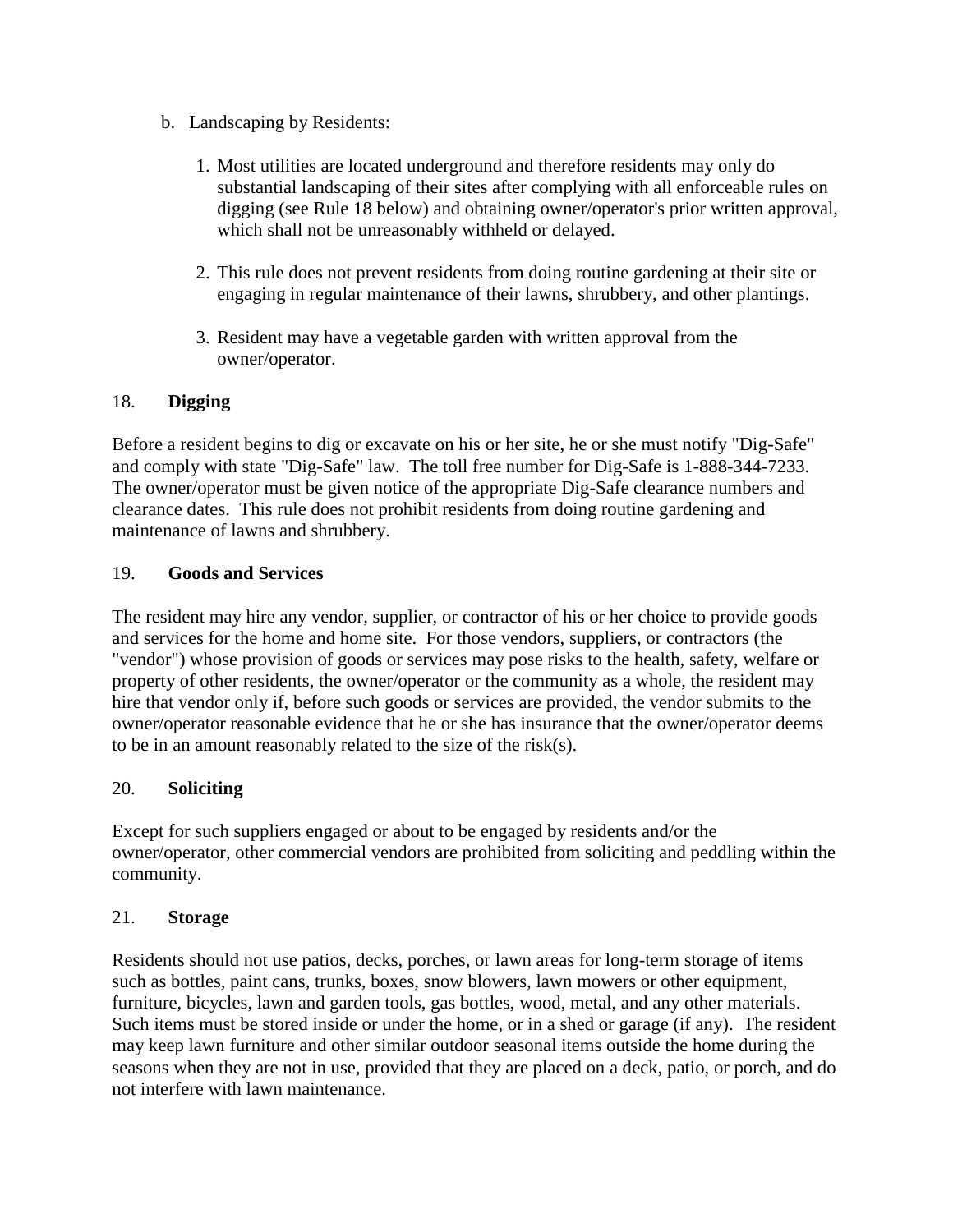#### 22. **Fire Safety**

Because of the proximity of the homes in the community, the risk of fire damage to surrounding homes, and potential risks to those with pulmonary illnesses, residents are reminded that if they make interior improvements to the home involving equipment posing substantial fire risks, such as fireplaces, wood stoves, and other equipment involving the risk of fire, the Resident is responsible for ensuring compliance with all applicable governmental health, safety and other regulations on public health and fire safety, including those of the local fire department. This rule does not prohibit the use of charcoal or gas grills for cooking at the resident's home site. There shall be no open fires. Residents shall carefully attend to any fire or hot coals in their outdoor grills, and obey all local ordinances regarding fire safety.

## 23. **Owner/Operator's Right of Entry**

The owner/operator may enter onto a resident's site in case of emergency or any other situation that threatens the safety or property of the resident or others. The owner/operator may also enter the site either to inspect the pad, utility connections, and the general condition of the site, or to show the site to individuals interested in renting the site or purchasing the home; however, in such cases, the owner/operator must provide reasonable advance notice before entering onto the site. The owner/operator will not enter a manufactured home unless the resident has provided prior consent in writing on a separate document addressing only the issue of consent.

#### 24. **Residents' Conduct**

a. Compliance With Applicable Laws and Community Rules: All residents shall abide by all enforceable community rules, any fire, health, safety, and sanitary laws, and all other relevant national state or local standards that are applicable to the community and/or the home. Residents will make sure that their children and guests are sufficiently informed so that they understand and comply with all enforceable and applicable community rules.

b. Privacy, Use and Quiet Enjoyment: Residents and their guests shall not interfere with the other residents' privacy, use, and quiet enjoyment of their homes or home sites at any time.

c. Noise and Disturbances: Residents may not play any stereo, radio, or television, or otherwise create noise, at a level that unreasonably interferes with other residents' right to quiet enjoyment of their homes and home sites. Reasonable quiet must be maintained between the hours of 10:00 P.M. and 7:00 A.M., or during the time period specified in any applicable local by-law or ordinance.

d. Interference With TV and Radio Reception: The community does not permit any short wave or CB equipment or similar device that interferes with other residents' privacy or their ability to receive television, radio, or other transmissions.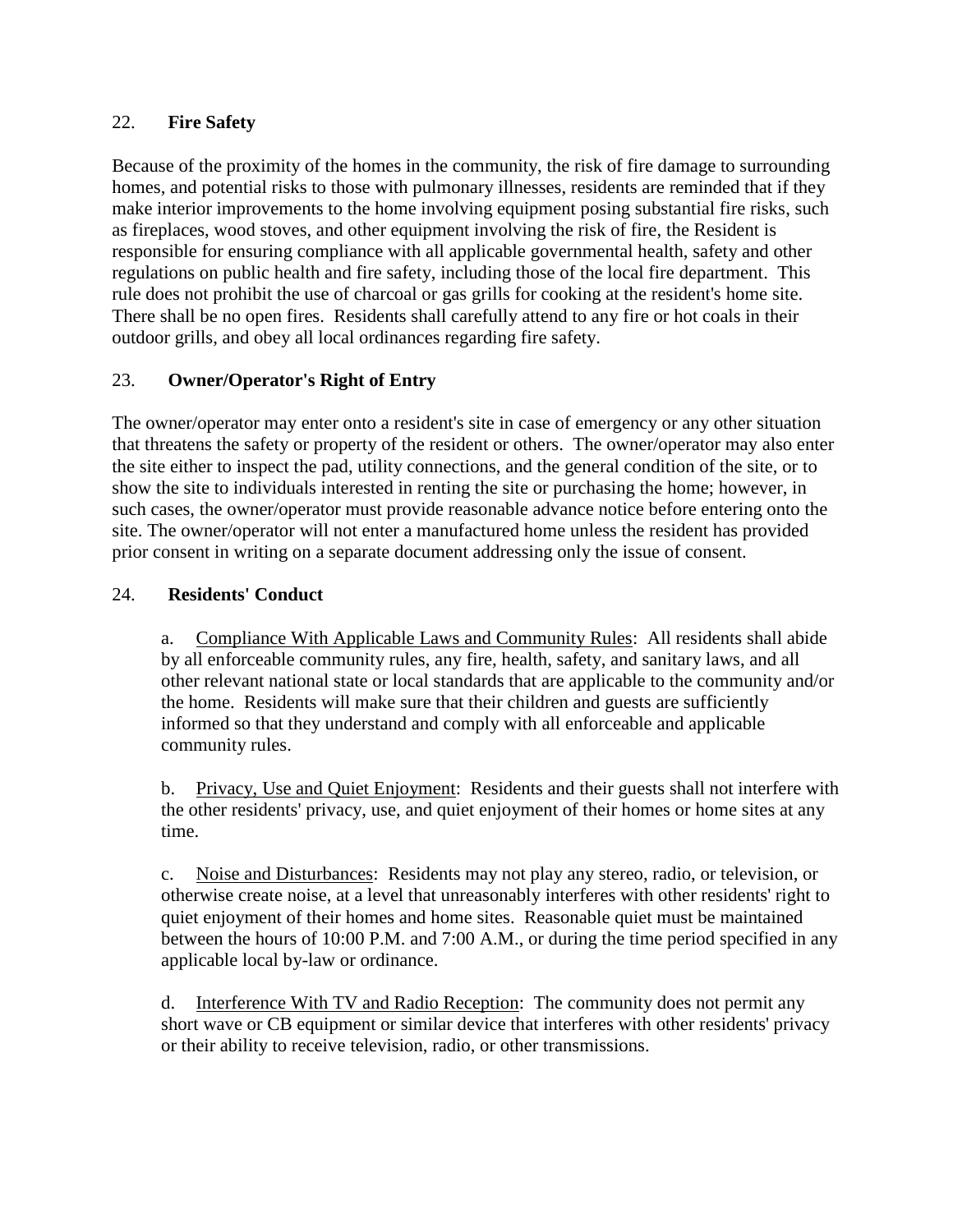e. Use of Firearms and Fireworks: Discharging of firearms, paint guns, or air guns is prohibited within the community area. The use of fireworks in the community is prohibited.

# f. Conduct:

- 1. Drinking in the privacy of one's home or yard is a personal matter, but drunken behavior, drinking in the streets, noise or shouting, fights, or similar activity occasioned by the excessive use of alcohol, drugs or otherwise, may constitute a substantial violation of these Rules and may provide grounds for evicting the offending resident as such conduct constitutes a risk to the health and safety of all residents within the community.
- 2. Assault or threat of assault of any member of the owner/operator or the threat of violence of any kind against the owner/operator or employees or damage to any community property or threats of damage may constitute a substantial violation of these Rules and may provide grounds for eviction of the offending resident and proper notice will be sent by the owner/operator to the proper authorities.

## 25. **Non-Residential Activities**

a. Non-residential activities may be permissible in the home or at the home site, as long as residents conform to all applicable zoning and other laws, and do not substantially disrupt the residential nature of the community. Excessive parking, traffic, and noise may be examples of such substantial disruptions of the community's residential nature. In addition, if non-residential activities lead to long-term excessive use of utilities, such activities may not be allowed.

b. Yard sales are permitted within the community upon approval by the owner/operator; and such permission shall not be unreasonably withheld or delayed.

## 26. **Pets**

a. Residents are limited to one outdoor pet per lot site.

b. All pets must be properly licensed and immunized, if so required by the local municipality.

c. All residents must disclose to the owner/operator their ownership of any pet that goes outside.

d. All pets, whether inside or outside the home, are prohibited from disturbing the peace and quiet, and threatening the health, safety or property of residents.

e. No resident may keep a pet whose conduct has endangered the health, safety or property of other residents or their guests.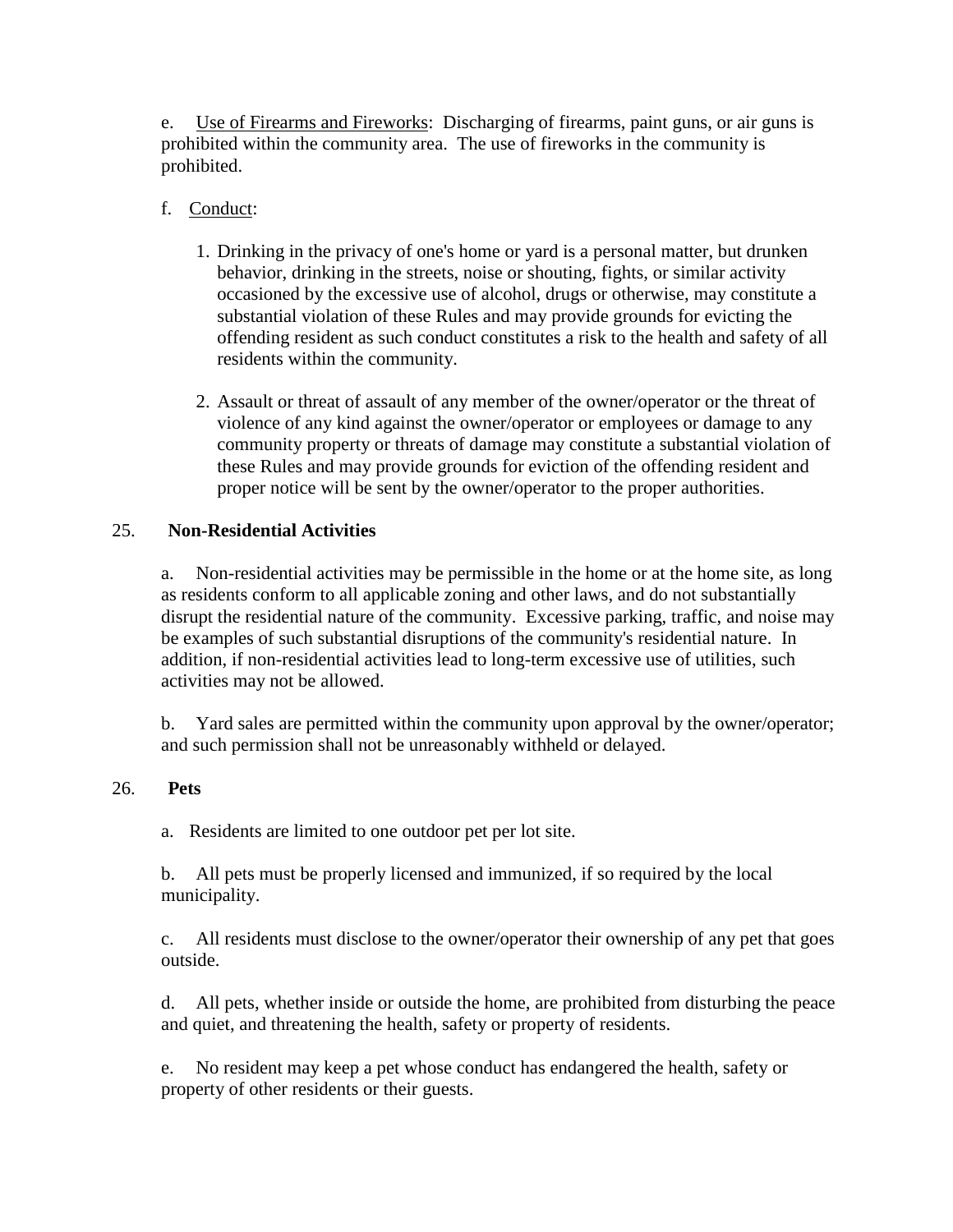f. Whenever a pet is outside your home, it must, at all times be accompanied by the owner and restrained by leash. No so-called pet "runs" or kennels are permitted.

g. The pet owner is responsible for cleaning up after their pet. If the pet owner violates this rule, the owner/operator may take whatever steps are permitted by law to have the pet removed from the community.

h. No Resident may keep any livestock as pets outside the Resident's home, including, but not limited to, rabbits, chickens, ducks, pigs, and geese.

i. All pets that go outside of a residence must wear collars so that their owners can be identified.

j. Under no circumstances are residents to harbor and/or feed stray cats or dogs. Feeding such animals will attract others thereby creating a nuisance resulting in discomfort to other residents and an unsanitary condition in the community.

k. If complaints are lodged against a Resident's pet, the owner/operator shall advise the resident of each complaint received.

l. The owner/operator's receipt of three (3) documented complaints concerning an outdoor pet may constitute grounds for removal of the offending pet from the community, after resident has been afforded reasonable notice and an opportunity to respond.

m. If owner/operator's liability insurance restricts particular dog breeds, the owner/operator shall restrict said dog breeds from the community, unless said restricted breed is a medical service animal necessary to assist a disabled resident.

## 27. **Vehicles and Parking**

a. Two Personal Motor Vehicles Per Site: Residents may park up to two personal motor vehicles in the driveway at their site. A personal motor vehicle is any properly registered motor vehicle that does not exceed a gross weight of 8600 pounds, with two or more axles. If driveway space does not allow for two personal motor vehicles, residents must obtain prior written approval of the owner/operator for the creation of one additional parking space on their site.

b. Guest Parking: In addition to parking in designated parking spaces on the home site, guests may park their vehicles on the street except during snow or other emergencies and for so long as they do not interfere with the safe passage of emergency vehicles and other residents' rights to use and quiet enjoyment of their homes and home sites.

c. Unregistered Vehicles: No unregistered, uninspected or inoperable vehicles shall be permitted in the community. In addition, vehicles that are unsightly or in obvious disrepair, or in violation of local ordinances shall not be permitted in the community.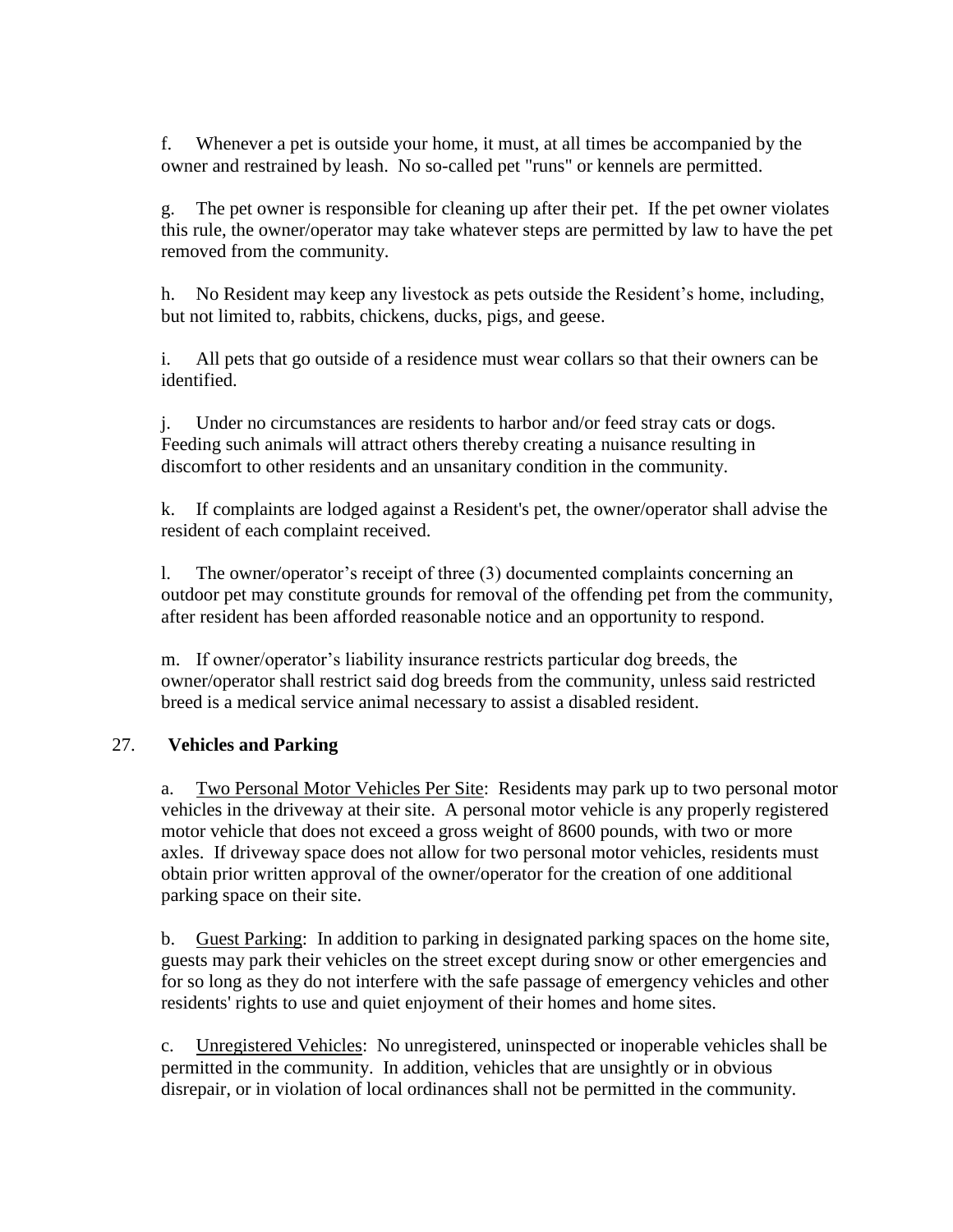d. Other Vehicles: Large objects, including but not limited to, marine equipment, boats, boat trailers, trailers, campers, motor homes, buses, construction equipment and dump trucks may be parked in designated areas only and not at or near the manufactured home site and only with prior written approval of the owner/operator. The owner/operator is not responsible for any loss or damage to any such vehicles stored in designated areas as long as such loss or damage does not result from the owner/operator's negligence or fault. Failure of any resident to comply with the requirements of this Rule may result in the towing, removal and storage of the offending vehicle at the Resident's expense.

e. The Use of All-Terrain Vehicles: Dirt bikes, mini-bikes, snowmobiles or other allterrain vehicles are strictly prohibited within the community.

f. Violations and Towing: Any vehicle parked in violation of any enforceable rule shall, after reasonable notice to the vehicle owner and the appropriate local authorities, be towed at the expense of the owner of that vehicle.

#### 28. **Use of Community Roadways**

a. Speed Limit: All vehicles shall be driven at a safe speed within the community. In any case, the speed shall not exceed either the posted speed limit or 10 miles per hour.

b. Interference with Residents' Right to Use and Quiet Enjoyment: Residents and their guests shall operate their motor vehicles in a safe manner and obey all road signs, signals, and speed limits posted in the community. No vehicle shall be operated by an unlicensed driver or in a manner that interferes with other residents' quiet enjoyment of their homes.

## 29. **Repair of Vehicles**

a. Major Repairs: Major overhauling, major repairs, major spray painting, changing of oil, or any other significant repairs to vehicles is not permitted in the community if such work may involve a risk of leakage of petroleum products. Residents are permitted to do minor repairs of their vehicles within the community as long as there is no such risk of a petroleum product leak.

b. Oil or Gas Leaks: Vehicles that are leaking or dripping oil or gas must be promptly repaired. If such leaks are not repaired, the owner/operator shall provide the resident with written notice of the leak and provide a reasonable period of time to repair such leak or remove the vehicle from the community; if residents fail to take corrective action within such reasonable period of time, the owner/operator may take steps to have the vehicle removed or seek other relief for such conduct. Any resident who fails to comply with this rule and whose failure causes damage to the driveway may be liable for costs related to repair of the driveway or roadway if such costs are the result of the resident's fault.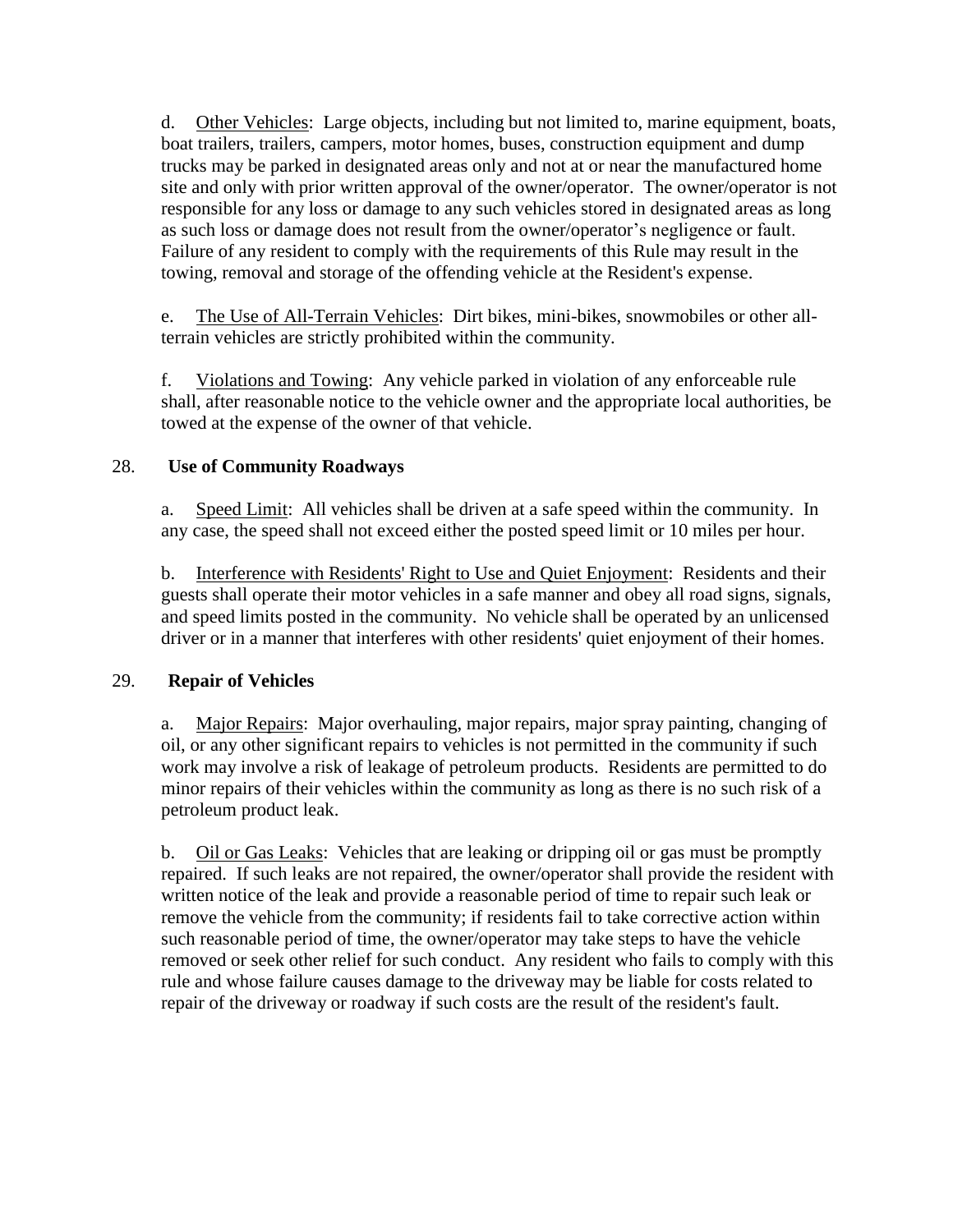## 30. **Clubhouse and Recreational Facilities**

Health and Safety Regulations: Anyone using the clubhouse, recreational facilities, or other common areas shall abide by any applicable health and safety regulations and any reasonable rules for use of such clubhouse, recreational facility, or other common area. Rules for such areas shall be posted and/or made available to all residents and their guests in conspicuous related areas. Such rules shall be reasonable and in accordance with applicable law and, where necessary, are subject to the same review provisions as that for the Community Rules. Please refer to the Written Disclosures for information on charges that may be incurred for use of the common facilities.

# 31. **Subleasing of Sites and Renting of Homes**

All proposed subtenants must submit applications for residency, described in Rule 2 above. All proposed subtenants will be approved as long as they provide the owner/operator with reasonable evidence that they have the financial ability to pay all rent and other charges, and comply with all enforceable community rules, including the registration requirement in Rule 3. Even after the owner/operator approves a subleasing arrangement, the original residents continue to be responsible for the rent, other charges of the community, and compliance with the community Rules.

# 32. **Sale, Lease, or Transfer of Manufactured Home**

Homeowners have the right to sell their homes on their home sites. Any homeowner wishing to sell, lease, or transfer ownership or occupancy of his or her home shall notify the owner/operator at least thirty (30) days before the intended sale, lease, or transfer. Potential buyers, subtenants, and transferees are required to submit residency applications governed by Rule 2 above. This approval process must be completed after the initial agreement is reached but before the sale, lease, or transfer is finalized. The owner/operator has ten calendar days to consider applications, which are deemed to be approved if, after ten calendar days, the owner/operator has not rejected the application and given the reasons for that rejection, in compliance with Rule 2 above.

## 33. **Broker for Sales of Homes**

Homeowners who sell their homes may sell their homes directly, or use any broker of their choosing. In addition, homeowners may, if they wish, contract to have the owner/operator act as their broker. Under those circumstances, homeowners should enter into and sign a separate written agreement naming the owner/operator as their broker and charging a broker's fee of no more than 10% of the sale price of the home.

## 34. **For Sale Signs**

Residents may place "for sale" or "for lease" signs on either their manufactured homes or site. The signs used must be consistent with Rule 15 on aesthetic standards.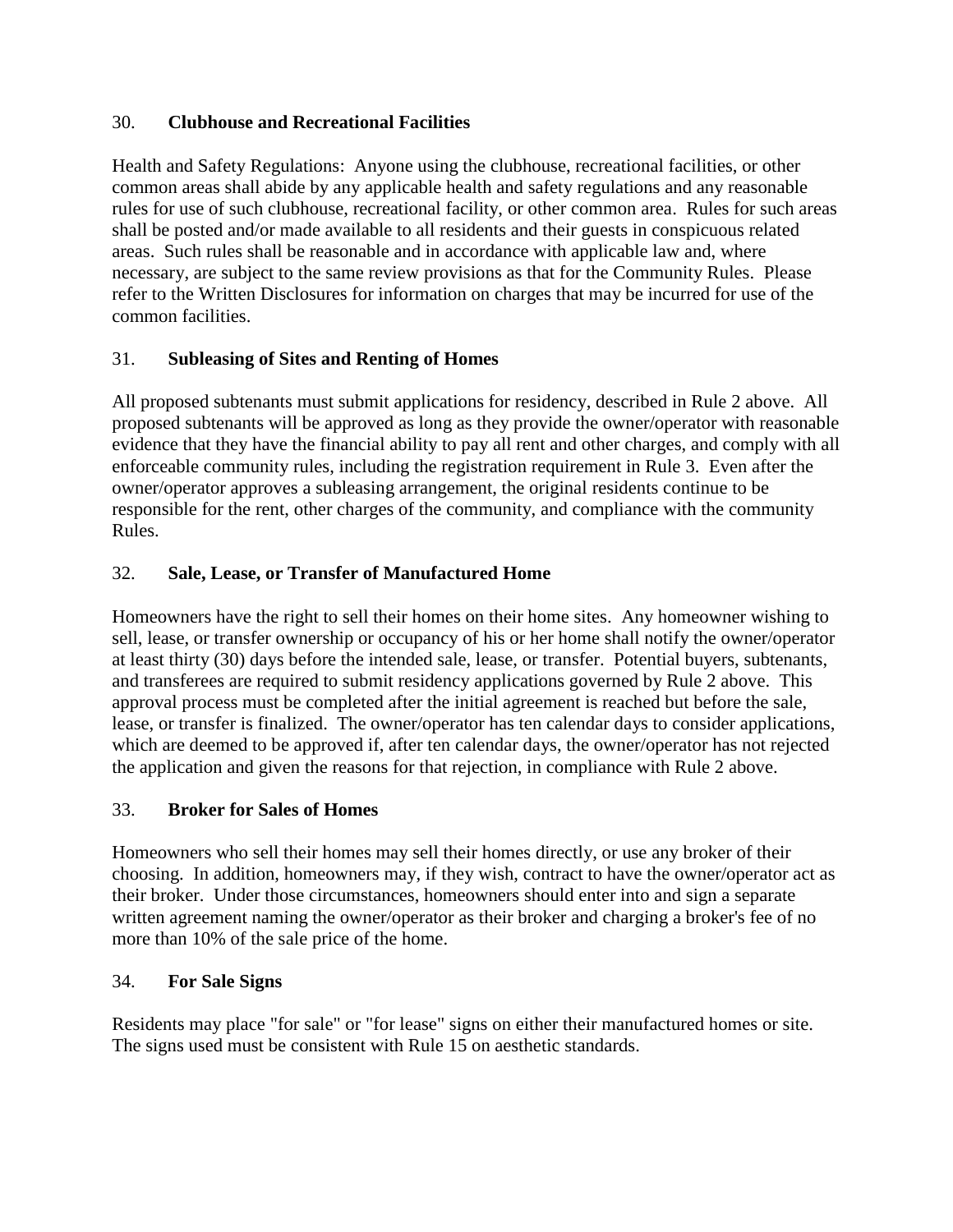#### 35. **Liens**

For any overdue rent or other permissible tax, fee, or other properly disclosed charge, a community owner/operator may obtain a lien on the manufactured home and the contents of the home of the resident who owes the debt. The owner may enforce such a lien by bringing a civil action under General Laws chapter 255, section 25A to have the property sold to satisfy the debt.

## 36. **Replacement of Manufactured Home**

a. If a resident intends to replace his home he or she shall obtain the approval of the owner/operator before placing the order for the new home, and such approval shall not be unreasonably withheld or delayed.

b. The new home and its installation and placement on the home site must comply with the community's reasonable rules and any applicable federal, state, or local governmental requirements. In addition, any workers hired to install the home must satisfy any applicable federal, state, or local laws, such as any applicable licensing or bonding requirements.

c. The manufactured home resident shall be responsible for the proper placement and blocking of his manufactured home and the proper installation of all water, sewer and electrical connections from the point of connection to the home in accordance with local building codes and/or instructions from the owner/operator.

## 37. **Approval of Owner/Operator and Enforcement of Community Rules**

In any matter which requires the approval of the owner/operator, such approval may be reasonably based on the interests of either protecting the health, safety, welfare, or property of other community residents, the owner/operator, or the community property; and/or complying with standards set forth in enforceable community rules and applicable law. The owner/operator shall apply and enforce the rules in a non-discriminatory manner, free from selective enforcement. In addition, such approval shall not be unreasonably withheld or delayed. In general, such "unreasonable" delay means more than ten days, unless another time period is provided in an enforceable rule or applicable law.

## 38. **Complaints**

All complaints should be addressed to the community management. It is preferred that complaints be in writing and signed; however, if you have an emergency or have concerns about placing your complaint in writing, you can contact the owner/operator at the number provided in Rule 1 and in the Written Disclosures. This rule does not restrict any resident from making any complaints to any government agency or other outside group.